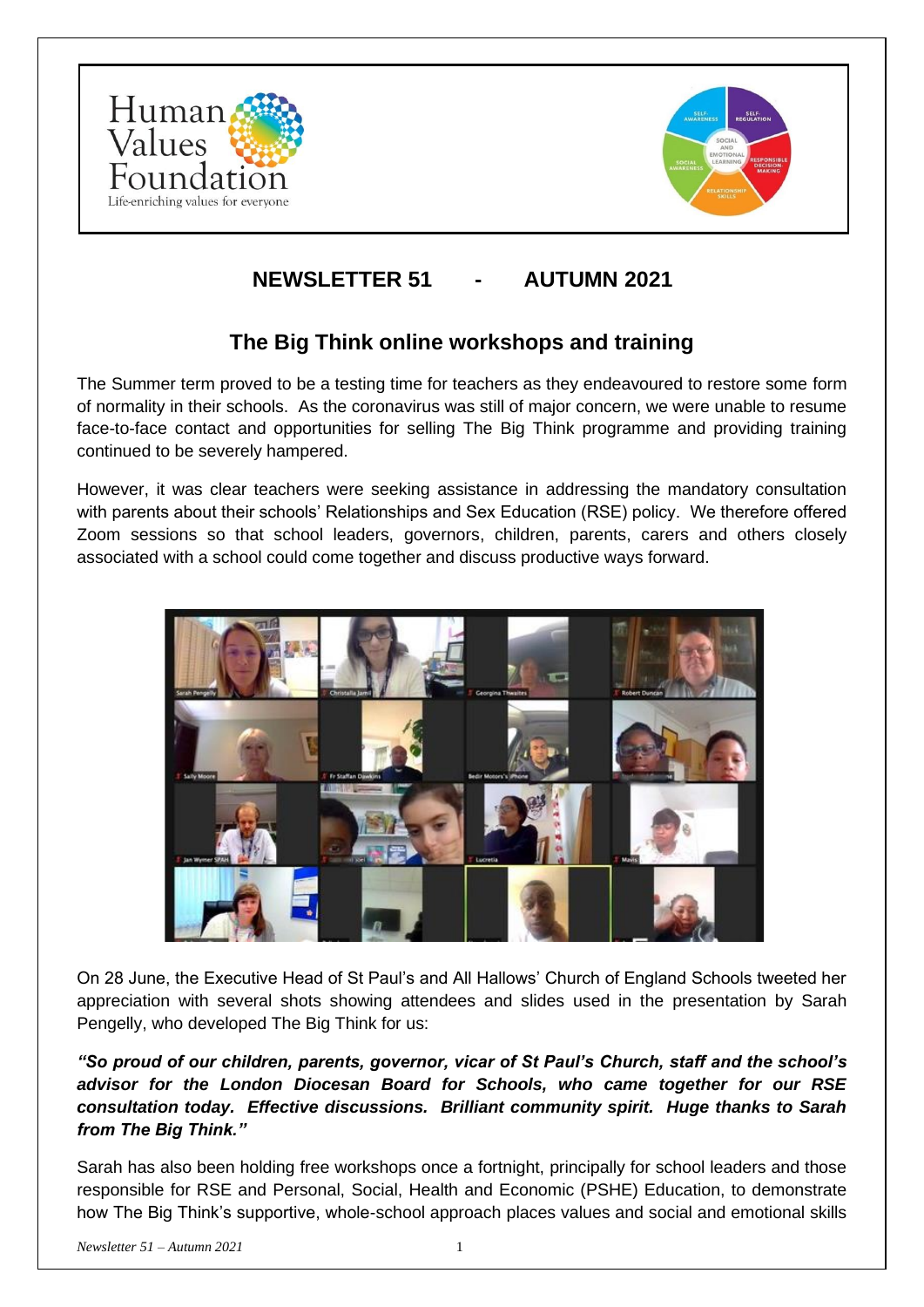at the heart of all learning. A number of attendees took advantage of the opportunity after the online session they attended to explore the programme for a 2-week trial period, and this has led to several schools taking up The Big Think.

These workshops have continued successfully during the current term, even though teachers are undoubtedly still very pre-occupied with practical problems in their schools, and by the pressure of helping pupils to catch up on all the learning so many of them have missed during the last 18 difficult months.

### **The story of an outstanding values-led village school**

**---------------------------------------------------------------------------------------------------------------------------------------------**

Since funding is allocated on a per capita basis, it can be difficult for small schools to afford the subscription for a high quality personal development teaching resource like The Big Think so, as children in such schools are just as deserving of excellence as those in larger ones, we are very grateful to the Shanly Foundation for a grant that enables village schools in Buckinghamshire, Berkshire, Hertfordshire, Oxfordshire, West Sussex and parts of Surrey, Kent and Hampshire to benefit from The Big Think.



When Li-Juan Ellerton was appointed the Head Teacher of Waltham St Lawrence Primary School in Berkshire in 2012, it was rated 'Good'. Thanks to the Shanly Foundation, we were able to give it our original programme, Education in Human Values (EHV). Mrs Ellerton embedded EHV deeply into the culture of the school and it was a contributory factor to it achieving an 'Outstanding' assessment in 2017.

When we started developing the successor to EHV as an online, multi-media resource, Waltham St Lawrence school was one of our pilots. Drawing on their experience of values-led education, both the children and their teachers made extremely valuable contributions to the development of the new programme.

Now Li-Juan Ellerton is absolutely delighted that, thanks to the Shanly Foundation once again, the cost of TBT is economically feasible at the rate of £1 per child for the year. As Mrs Ellerton commented, *"TBT is an innovative programme for children's social and emotional development. WSL has become what it is today because of the Values Education / The Big Think programme. I/we feel extremely honoured and privileged to be a part of The Big Think family!"*

**---------------------------------------------------------------------------------------------------------------------------------------------**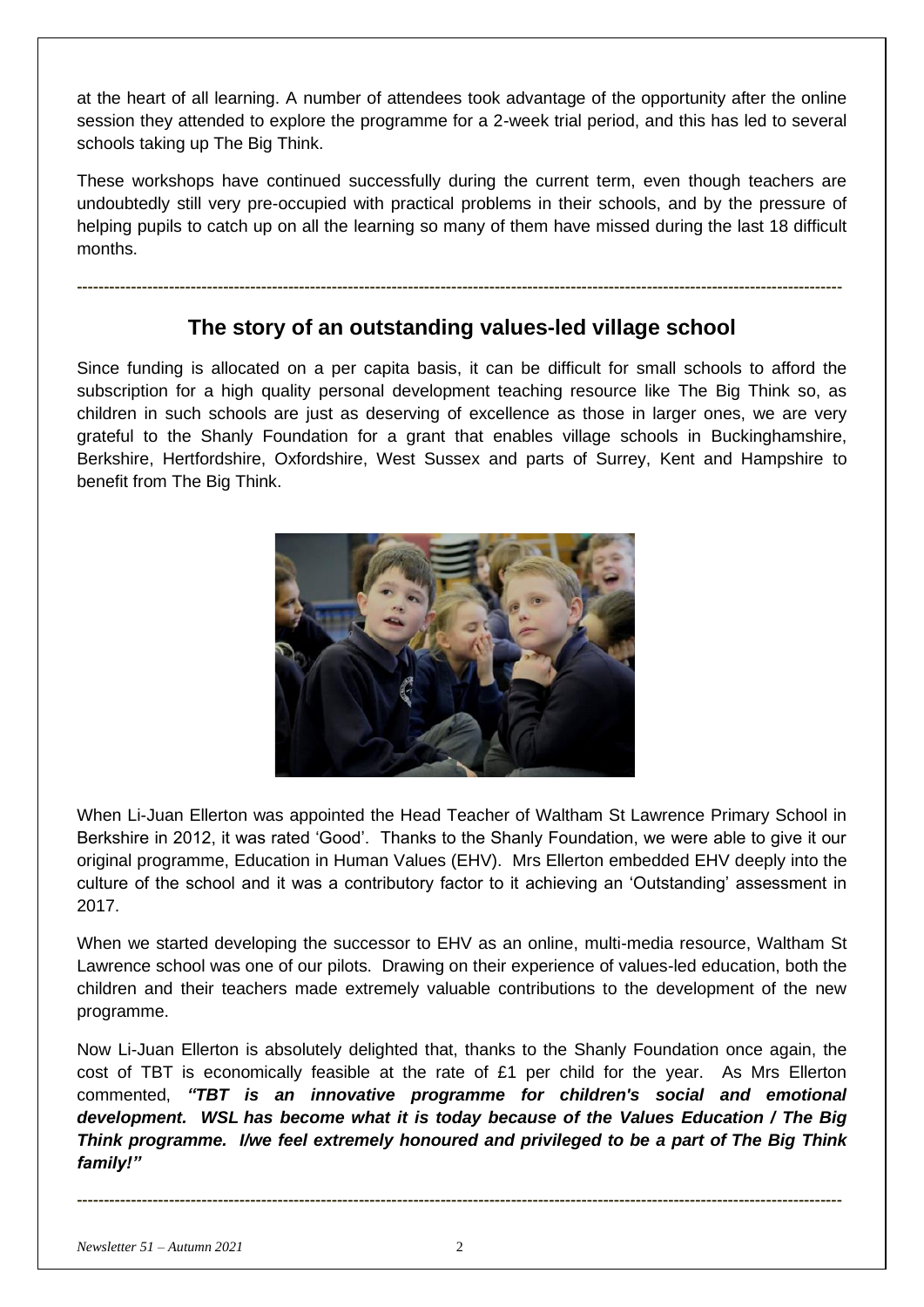## **World Values Day 2021 and Big Stories for Empathy workshop**

As part of the all-day programme of events on this year's World Values Day, Sarah Pengelly led a practical workshop on Zoom exploring how our Big Stories about real events can help children feel safe, understood and motivated to act.

With a number of teachers (including this year's TES New Teacher of the Year Alysha Allen) and children from Brimsdown and St Paul's & All Hallows' primary schools in North London we explored how mindfulness, stories, dialogue and reflection can support children to reconnect with themselves, each other, and the world in the aftermath of the pandemic.



*Big Stories workshop: Sarah Pengelly (top centre) and Maisie Chan (top right) with teachers and children from Brimsdown and St Paul's & All Hallows' schools*

Children's writer and The Big Think lead author Maisie Chan read one of her stories, "Dear Belly" and the children had a lively and informative discussion about the values shown in the story and how these values had been put into action in their school projects in the community.

## **The shift towards more relevant, life-enriching education**

**---------------------------------------------------------------------------------------------------------------------------------------------**

The experience of teachers, parents and pupils during the past 18 months has highlighted the need for a values-led rebalancing of the scales towards Social and Emotional Learning (SEL).

The Big Think's fully-resourced experiential learning modules save teachers hours of preparation as they plan their schools' schemes of work to fulfil the new curriculum for Relationships, Sex and Health Education (RSHE), which has now become a compulsory part of children's development. Many feel the need for training in handling the children's emotions in their classrooms so they are delighted to discover that the training we offer extends their skillsets, building confidence in facilitating the development of positive attitudes, essential life skills and know how that young citizens require to be able to fully flourish throughout their school careers and thrive in our increasingly complex and uncertain world.

As Jean Gross, an education expert, who has led many national initiatives aimed at improving the learning, attainment and wellbeing of disadvantaged children and those with special educational needs, commented, **"***I love the way The Big Think combines oracy development and social and emotional learning – both incredibly powerful ways of increasing children's attainment and life chances. Such great resources too – books, assemblies, lesson plans and mindfulness tracks."*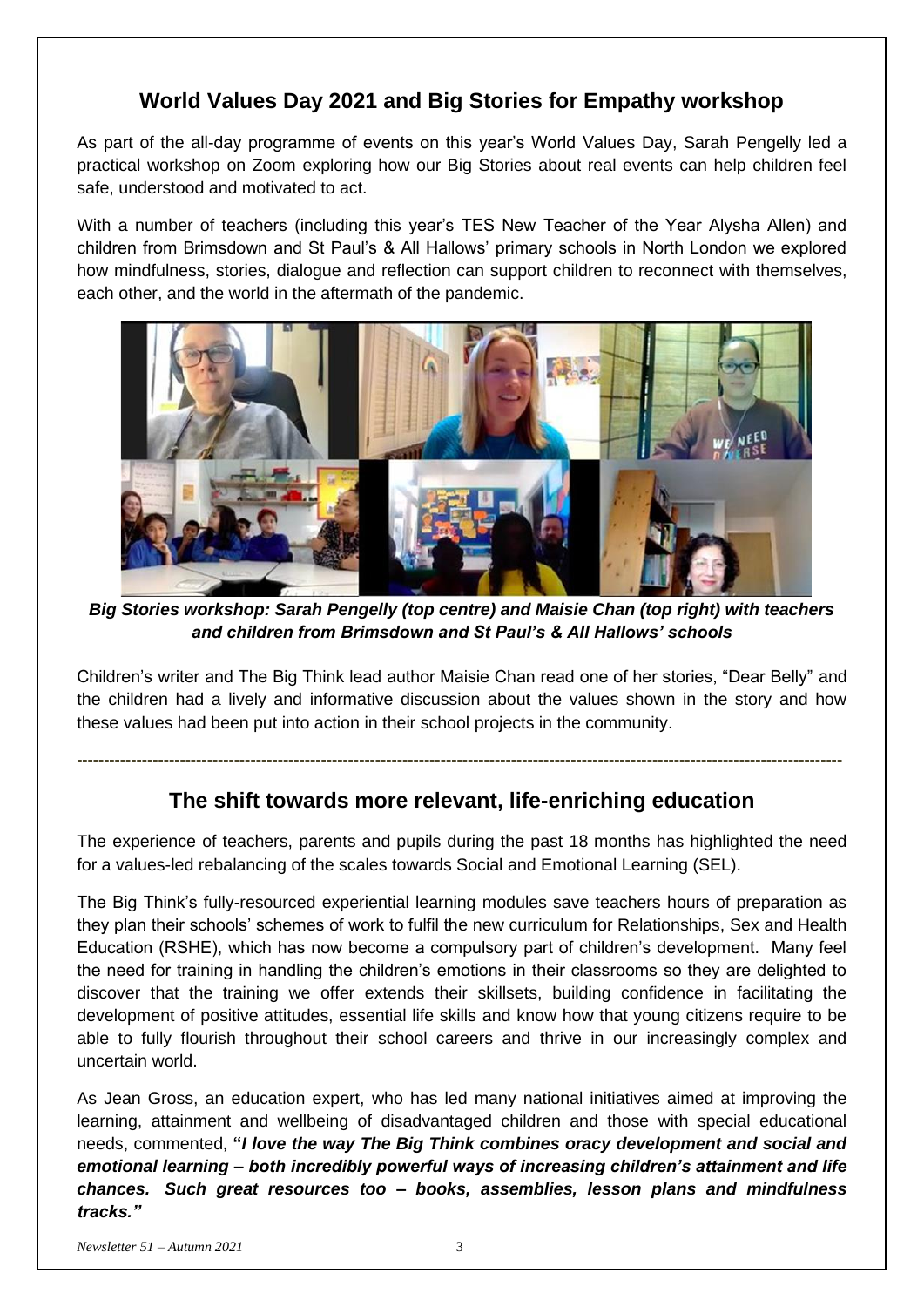In September, following a survey on social and emotional skills, the Organisation for Economic Cooperation and Development (OECD) published its report entitled 'Beyond Academic Learning'. Their findings outline why it is so important for educationists to strive for a holistic development of young people and proposed means of measuring social and emotional skills in reliable and comparable ways.

Also in September, the Education Endowment Foundation (EEF) issued guidance on improving social and emotional learning in primary schools.

We are delighted that The Big Think is so on message. For example, there is growing use throughout the world of five categories of SEL competencies: **Self-awareness**, **Self-regulation**, **Relationship skills**, **Social awareness** and **Responsible decision-making**. The Big Think groups two sets of 60 teaching packs (one for ages 5 to 7 and another for ages 7 to 11 to ensure continuity of progress) under five core values of **Truth**, **Peace**, **Love**, **Community** and **Responsibility**.

The EEF had reviewed the best available research so their guidance offers school leaders six practical recommendations to support good social and emotional learning for all children. It advocates the use of a range of strategies to teach key skills. The table below illustrates just how well The Big Think chimes with the suggestions put forward for the effective teaching of social and emotional competencies.

| <b>EEF SEL recommendation</b>                                                                                                           | <b>THE BIG THINK: SEL in practice</b>                                                                                                                                 |
|-----------------------------------------------------------------------------------------------------------------------------------------|-----------------------------------------------------------------------------------------------------------------------------------------------------------------------|
| <b>Self-awareness</b><br>Expand children's emotional vocabulary and<br>support them to express emotions                                 | Children can use the age-related My Big<br><b>Feelings Compasses to identify and express</b><br>a range of difficult and helpful emotions                             |
| <b>Self-regulation</b><br>Teach children to use self-calming strategies<br>and positive self-talk to help deal with intense<br>emotions | Every lesson begins with a few minutes of<br><b>Silent Sitting.</b> There are 15 tracks of gentle,<br>calming music, each with a relaxing<br>visualisation            |
| <b>Social awareness</b><br>Use stories to discuss others' emotions and<br>perspectives                                                  | Central to each lesson is a story that<br>provides a safe way of leading children into<br>discussion about contemporary matters and<br>skills for coping effectively  |
| <b>Relationship skills</b><br>Role play good communication and listening<br><b>skills</b>                                               | In each classroom, an instructive Values-in-<br>Action poster helps maintain safe and<br>respectful behaviour patterns, communication<br>and listening skills         |
| <b>Responsible decision-making</b><br>Teach and practise problem-solving strategies                                                     | After every story, the series of <b>Big Questions</b><br>promote problem-solving followed by<br>considering how to apply new understanding<br>and skills in real life |

## **THE BIG THINK – shortlisted for innovative SEL teaching**

During the summer an organisation called HundrED, in partnership with the LEGO Foundation, invited those with innovative resources that develop children's social and emotional capabilities to apply for recognition of their work under their Spotlight scheme.

**---------------------------------------------------------------------------------------------------------------------------------------------**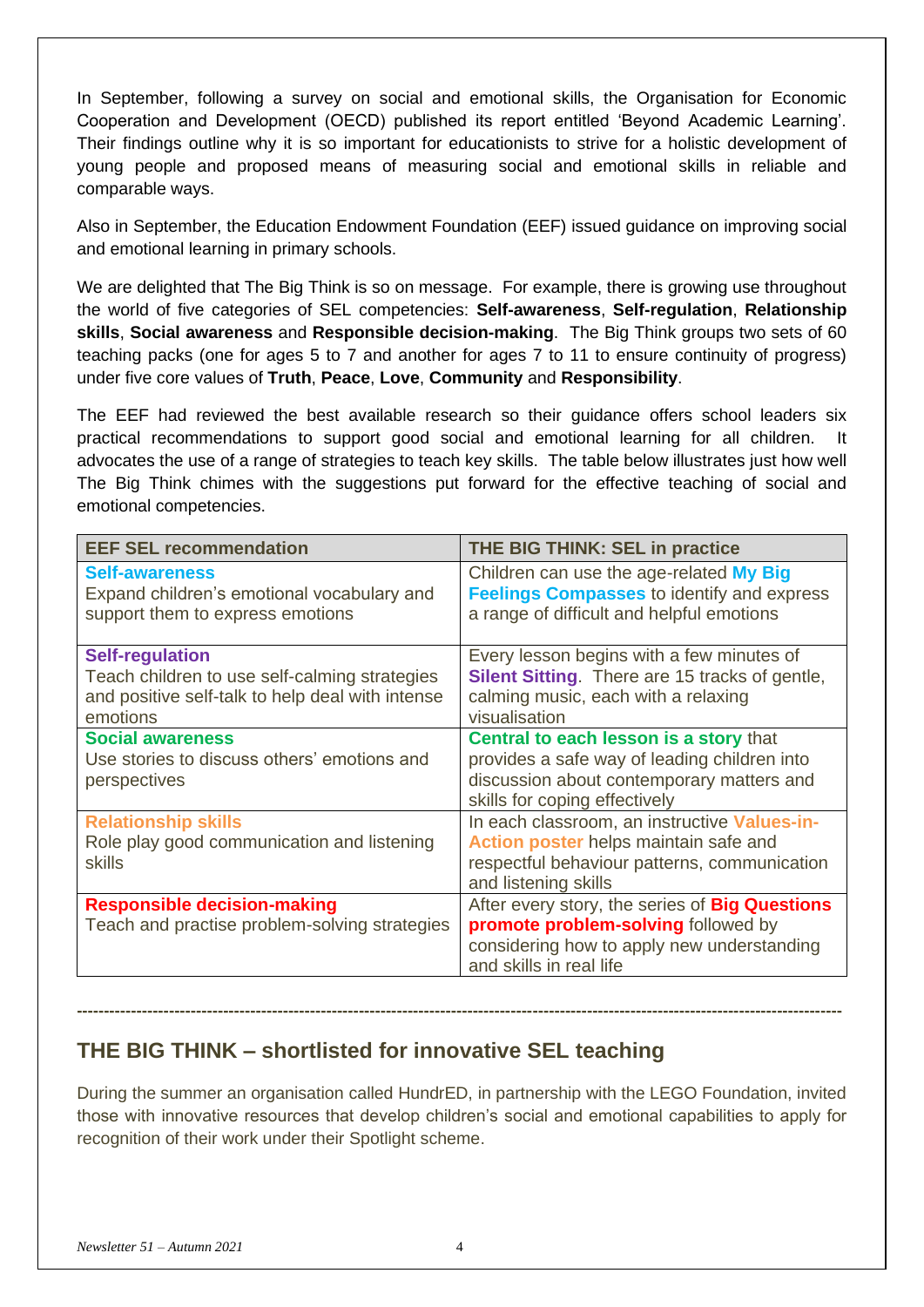

#### Bringing about change through care.

# **The Big Think**

**V** United Kingdom

How do you inspire young people to care about Equality, Justice or Inclusion? Starting with the Self, then others, then the world. The Big Think activates an inherent need within every human to care. Our whole-school programme embeds a community of practice using shared human values to activate the 5 key SEL skills so that young people are motivated to care & take action to improve our world.

CRITICAL THINKING, LEARNING ENVIRONMENTS, SELF-ESTEEM, STUDENT VOICE AND AGENCY, WHOLF-SCHOOL MODELS

Recognising that in our fast-changing world, education must adapt to help children thrive and that around the world there are plenty of inspiring innovations, the Spotlight awards enable providers to spread awareness of their impactful and scalable offerings beyond their immediate environments. We are proud that we were amongst the 137 shortlisted applications and reached the next round with 36 other applicants.

## **HVF Annual General Meeting on Sunday 21st November**

**---------------------------------------------------------------------------------------------------------------------------------------------**

Our Annual General Meeting (AGM) will be on 21<sup>st</sup> November at 11am. It will be conducted online on Zoom. If you are a Member and would like to attend the AGM, please let Rosemary Dewan know at [yes2values@hvf.org.uk](mailto:yes2values@hvf.org.uk) and we will send you a Zoom link nearer the time.

As is our usual practice, we are inviting Members, Friends, supporters and other interested parties to attend a *post-AGM session* on Zoom from 11.30am to 1.30pm. There will be a presentation from Sarah Pengelly about The Big Think, how it is being received in schools, and how we are continuing to develop it to meet the needs of schools. We will then be discussing our current and future strategy and in particular how we can most effectively promote The Big Think to more schools across the country (and in due course overseas). We would very much welcome your contribution to this discussion.

If you are interested in attending the post-AGM Zoom session, please contact Rosemary Dewan at [yes2values@hvf.org.uk](mailto:yes2values@hvf.org.uk) and you will be sent a Zoom link for the session closer to the day.

## **Supporting the HVF**

**---------------------------------------------------------------------------------------------------------------------------------------------**

In the wake of the pandemic, teachers have found it hard to handle all the issues and challenges that have arisen and our income from subscriptions for The Big Think has been severely impacted by school closures and disruptions. However, with the easing of pandemic limitations and the widespread need for systematic, high-quality teaching of social and emotional skills, we look forward to continuing to advance the quality and effectiveness of teaching and learning and moving the dial forward to bring about the necessary changes in how and what children are taught.

We are indebted to all who have so generously made donations during this exceptional period, including the trustees of The Tony Metherell Charitable Trust for their regular donation, the trustees of the Barleycorn Trust, the Shanly Foundation and The 29<sup>th</sup> May 1961 Charitable Trust. Your grants translate directly into improvements in the wellbeing of teachers, pupils, parents and carers and in higher attainment levels and better life chances for many children.